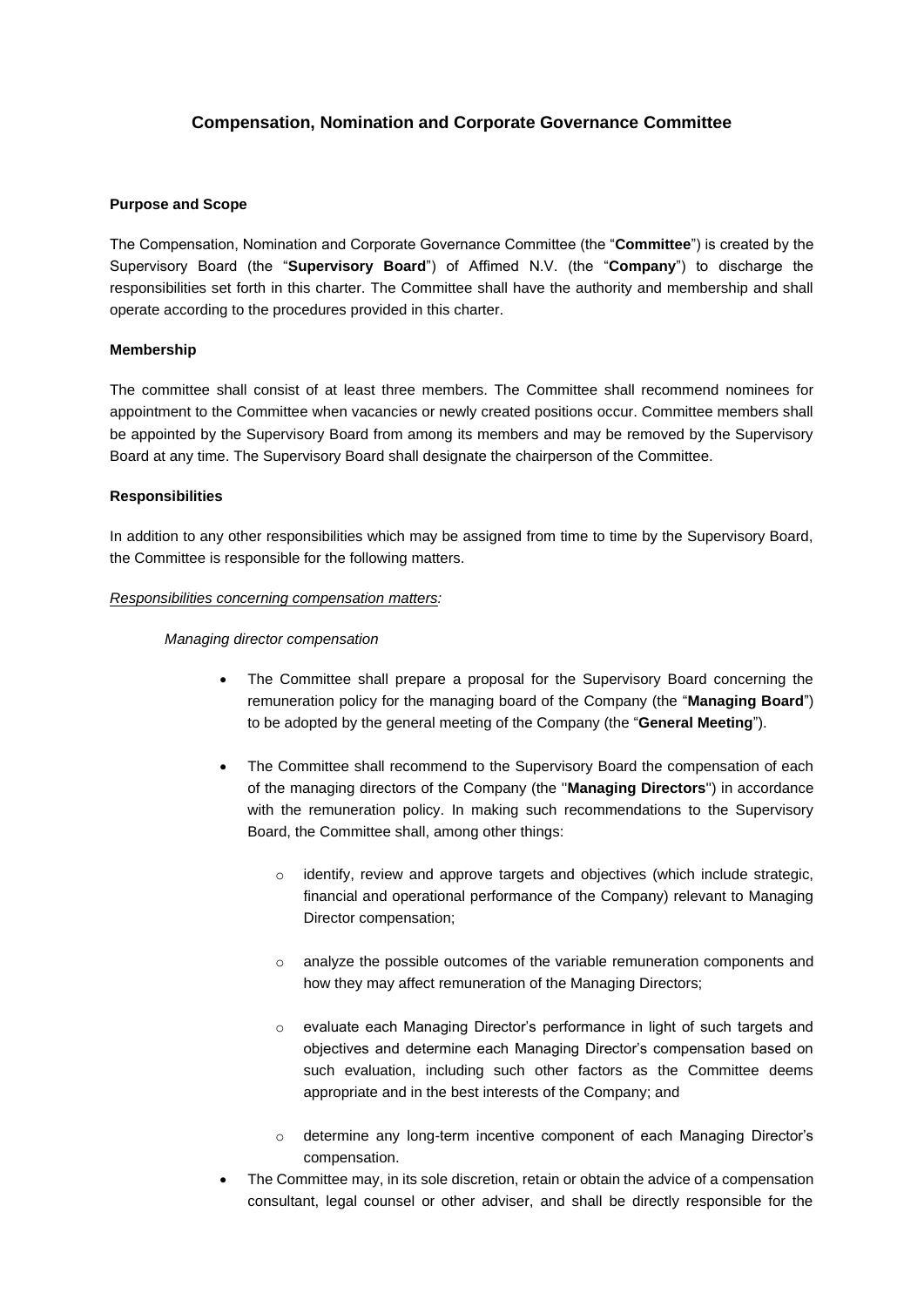appointment, compensation and oversight of the work of such compensation consultant, legal counsel and other adviser retained by the Committee.

- o In retaining or obtaining the advice of such consultant, counsel or advisor, other than in-house legal counsel, the Committee shall take into consideration the factors affecting independence and conflicts of interest required by applicable SEC rules and NASDAQ rules.
- o The Committee will be responsible for the oversight of the work of any such consultant, counsel or advisor.

## *Supervisory director compensation*

- The Committee shall prepare a proposal for the Supervisory Board concerning the remuneration policy for the Supervisory Board to be adopted by the General Meeting.
- The Committee shall prepare a proposal concerning the remuneration of members of the Supervisory Board in accordance with the remuneration policy to be adopted by the Supervisory Board for approval to the General Meeting.

#### *Compensation Policies and Plans*

• The Committee shall review and evaluate the Company's compensation and benefits policies generally (subject, if applicable, to approval of the General Meeting), including the review and recommendation of any incentive-compensation and equity-based plans of the Company to be adopted by the Supervisory Board. In reviewing such compensation and benefits policies, the Committee may consider the recruitment, development, promotion, retention and compensation of Managing Directors and other employees of the Company and any other factors that it deems appropriate.

#### *Risk assessment*

• The Committee shall review and assess risks arising from the Company's compensation policies and practices for its employees and whether any such risks are reasonably likely to have a material adverse effect on the Company.

## *Responsibilities concerning nomination and corporate governance matters:*

## *Supervisory Board / Management Board / Committee nominees*

- The Committee shall, in close liaise with the chief executive officer of the Company (the (the "**CEO**"), coordinate the searches for the membership on the Management Board and Supervisory Board.
- The Committee shall recommend to the Supervisory Board criteria for Management Board and Supervisory Board (committee) membership and shall recommend individuals for membership on the Management Board and the Supervisory Board (committees). In making its recommendations, the Committee shall:
	- $\circ$  review and evaluate the size, composition, function and duties of the Management Board and the Supervisory Board (committees) consistent with its needs;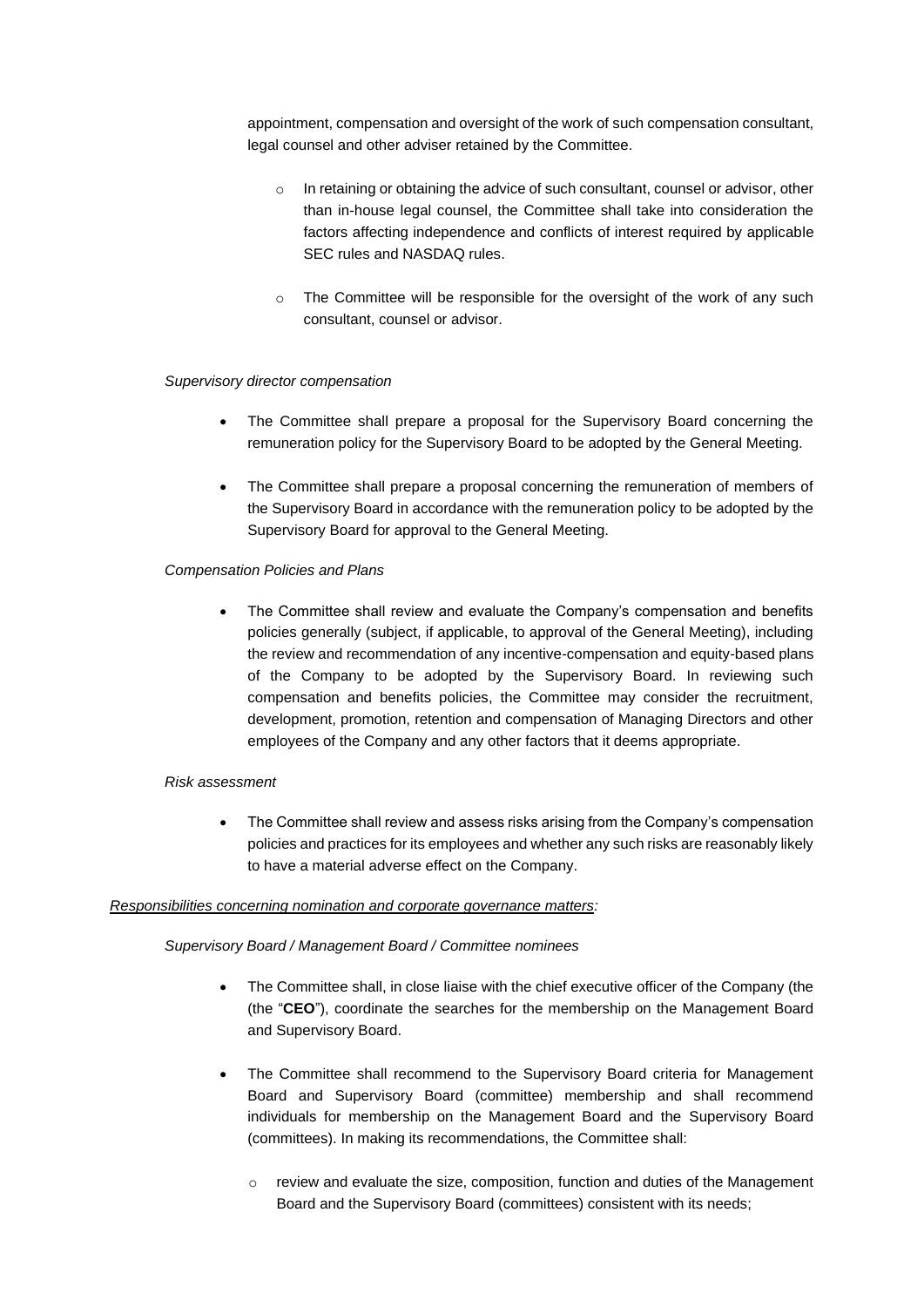- o review candidates' qualifications for membership on the Management Board and Supervisory Board (committees) (including making a specific determination as to the independence of each candidate) based on the criteria approved by the Supervisory Board (and taking into account the enhanced independence, financial literacy and financial expertise standards that may be required under law or NASDAQ rules for the audit committee of the Supervisory Board or other committee membership purposes);
- $\circ$  in evaluating current directors for re-nomination to the Management Board or Supervisory Board (committees), assess the performance of such directors; and
- $\circ$  periodically review the composition of the Management Board and the Supervisory Board (committees) in light of the current and future challenges and needs of the Management Board, Supervisory Board (committees) and of the Company, taking into account the future strategy of the Company, and determine whether it may be appropriate to add or remove individuals after considering issues of judgement, diversity, age, skills, background and experience.

# *Evaluating the Supervisory Board*

• At least annually, the Committee shall lead the Supervisory Board in a self-evaluation to determine whether it and its committees are functioning effectively. The Committee shall oversee the evaluation process and report on such process and the results of the evaluations, including any recommendations for proposed changes, to the Supervisory Board.

## *Management succession*

• The Committee shall, in consultation with the CEO, periodically review the Company's management succession planning, including policies for CEO selection and succession in the event of the incapacitation, retirement or removal of the CEO, and evaluations of, and development plans for, any potential successors to the CEO.

## *Corporate governance matters*

- The Committee shall develop and recommend to the Supervisory Board the Code of Business Conduct and Ethics. At least annually, the Committee shall review and reassess the adequacy of the Code of Business Conduct and Ethics and recommend any proposed changes to the Supervisory Board.
- The Committee shall oversee the effectiveness of the Company's Compliance Management System and the Company's Information Security Management System, including the audit results of the IS certification, material IS breaches and cybersecurity attacks. The Committee shall also regularly review other elements of the Compliance Management System, including GxP, Drug Safety and Surveillance, EHS, Data Protection, and Cybersecurity matters, including ad-hoc reviews of certain critical findings.
- The Committee shall review (ad-hoc or requested) updates by the Compliance Officer or other members of the Compliance Committee of the Company.